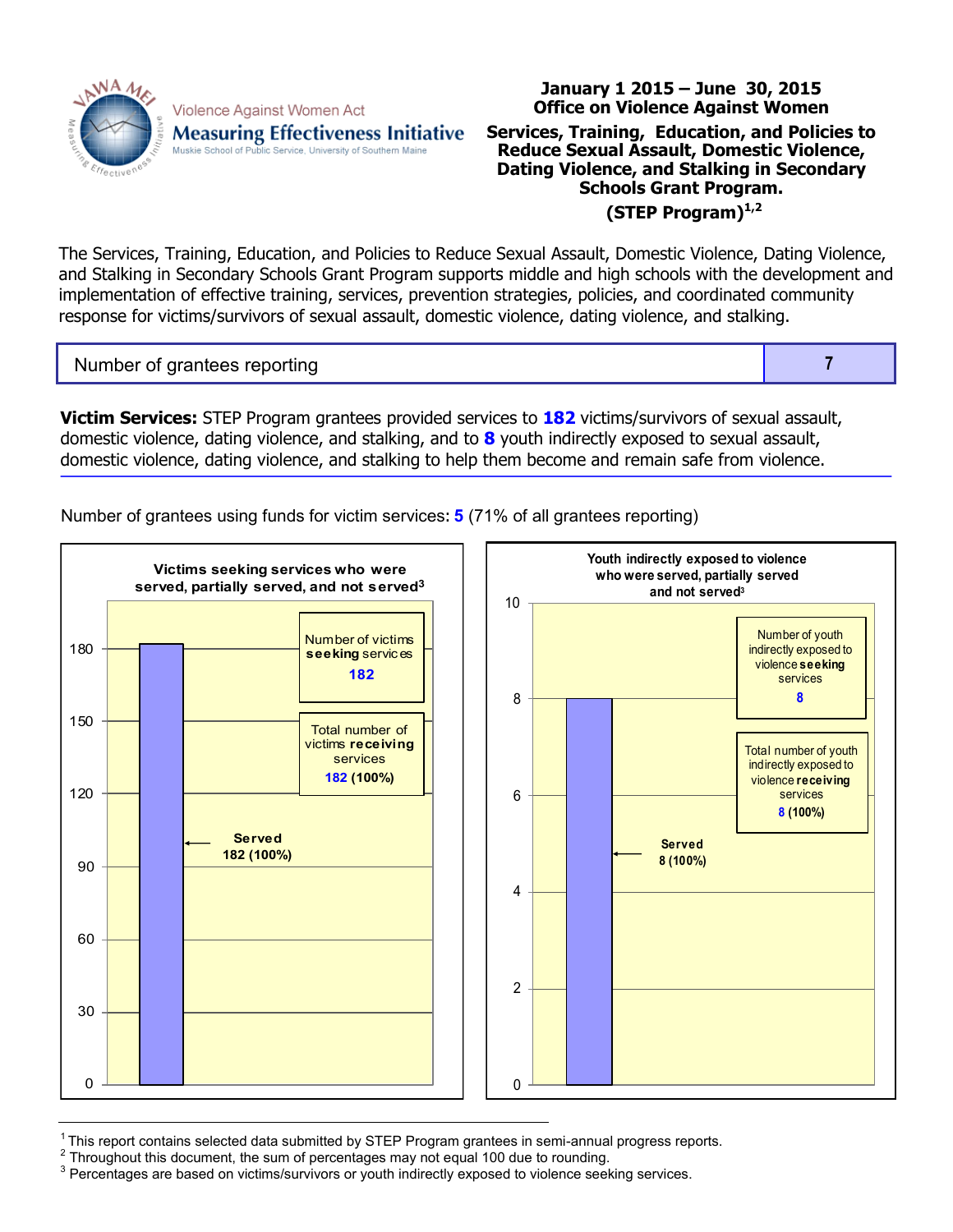| Victim services and demographics: STEP Program grantees provide an array of services to victims/<br>survivors of sexual assault, domestic violence, dating violence, and stalking, and to youth indirectly exposed<br>to violence. These services include victim advocacy (actions designed to help victims/survivors obtain<br>needed resources or services), counseling, crisis intervention, and legal advocacy (assistance navigating the<br>criminal and/or legal system). Victims and youth indirectly exposed to violence also receive safety planning,<br>referrals, and information as needed. |  |  |  |  |  |  |
|---------------------------------------------------------------------------------------------------------------------------------------------------------------------------------------------------------------------------------------------------------------------------------------------------------------------------------------------------------------------------------------------------------------------------------------------------------------------------------------------------------------------------------------------------------------------------------------------------------|--|--|--|--|--|--|
| Victims/survivors served or partially served by type of victimization:                                                                                                                                                                                                                                                                                                                                                                                                                                                                                                                                  |  |  |  |  |  |  |
| Sexual assault: 86 (47% of those receiving services)<br>$\bullet$                                                                                                                                                                                                                                                                                                                                                                                                                                                                                                                                       |  |  |  |  |  |  |
|                                                                                                                                                                                                                                                                                                                                                                                                                                                                                                                                                                                                         |  |  |  |  |  |  |
|                                                                                                                                                                                                                                                                                                                                                                                                                                                                                                                                                                                                         |  |  |  |  |  |  |
|                                                                                                                                                                                                                                                                                                                                                                                                                                                                                                                                                                                                         |  |  |  |  |  |  |
| Race/ethnicity <sup>3,4</sup><br>• White: 141 (79% of those receiving services)<br>+ Hispanic or Latino: 20 (11%)<br>• Black or African American: 9 (5%)<br>+ American Indian or Alaska Native: 8 (4%)<br>Other demographics <sup>5</sup><br>$\cdot$ Disabilities: 25 (14%)<br>◆ Rural: 20 (11%)<br>• Lesbian, gay, bisexual, transgender, or intersex:<br>5(3%)                                                                                                                                                                                                                                        |  |  |  |  |  |  |
| • D/deaf or hard of hearing: 1 (1%)<br>• Immigrants/refugees/asylum seekers: 1 (1%)                                                                                                                                                                                                                                                                                                                                                                                                                                                                                                                     |  |  |  |  |  |  |
| Relationship to offender <sup>6</sup>                                                                                                                                                                                                                                                                                                                                                                                                                                                                                                                                                                   |  |  |  |  |  |  |
| • Sexual assault                                                                                                                                                                                                                                                                                                                                                                                                                                                                                                                                                                                        |  |  |  |  |  |  |
| Acquaintance: 33 (46%)                                                                                                                                                                                                                                                                                                                                                                                                                                                                                                                                                                                  |  |  |  |  |  |  |
| Other family member: 25 (35%)<br>Dating relationship: 9 (13%)<br>Spouse or intimate partner: 4 (6%)<br>• Domestic violence<br>Spouse or intimate partner: 42 (78%)<br>Other family member: 10 (19%)<br>Acquaintance: 2 (4%)<br>• Dating violence<br>Dating relationship: 36 (100%)<br>• Stalking<br>Acquaintance: 2 (67%)<br>Dating relationship: 1 (33%)                                                                                                                                                                                                                                               |  |  |  |  |  |  |
|                                                                                                                                                                                                                                                                                                                                                                                                                                                                                                                                                                                                         |  |  |  |  |  |  |

 $3$  Percentages are based on victims/survivors receiving services for whom this information is known.

<sup>&</sup>lt;sup>4</sup> Some victims/survivors may identify with more than one race/ethnicity, so the total number reported in race/ethnicity may be higher than the total number of victims/survivors served.

<sup>5</sup> Because victims/survivors may be represented in more than one of these categories, or not at all, the total reported for this category may be higher or lower than the total number of victims/survivors served.

 $6$  Victims/survivors may have been abused by more than one offender and/or may have experienced more than one type of victimization, so the total for each victimization category may be higher than the total number of victims/survivors served in each of these categories.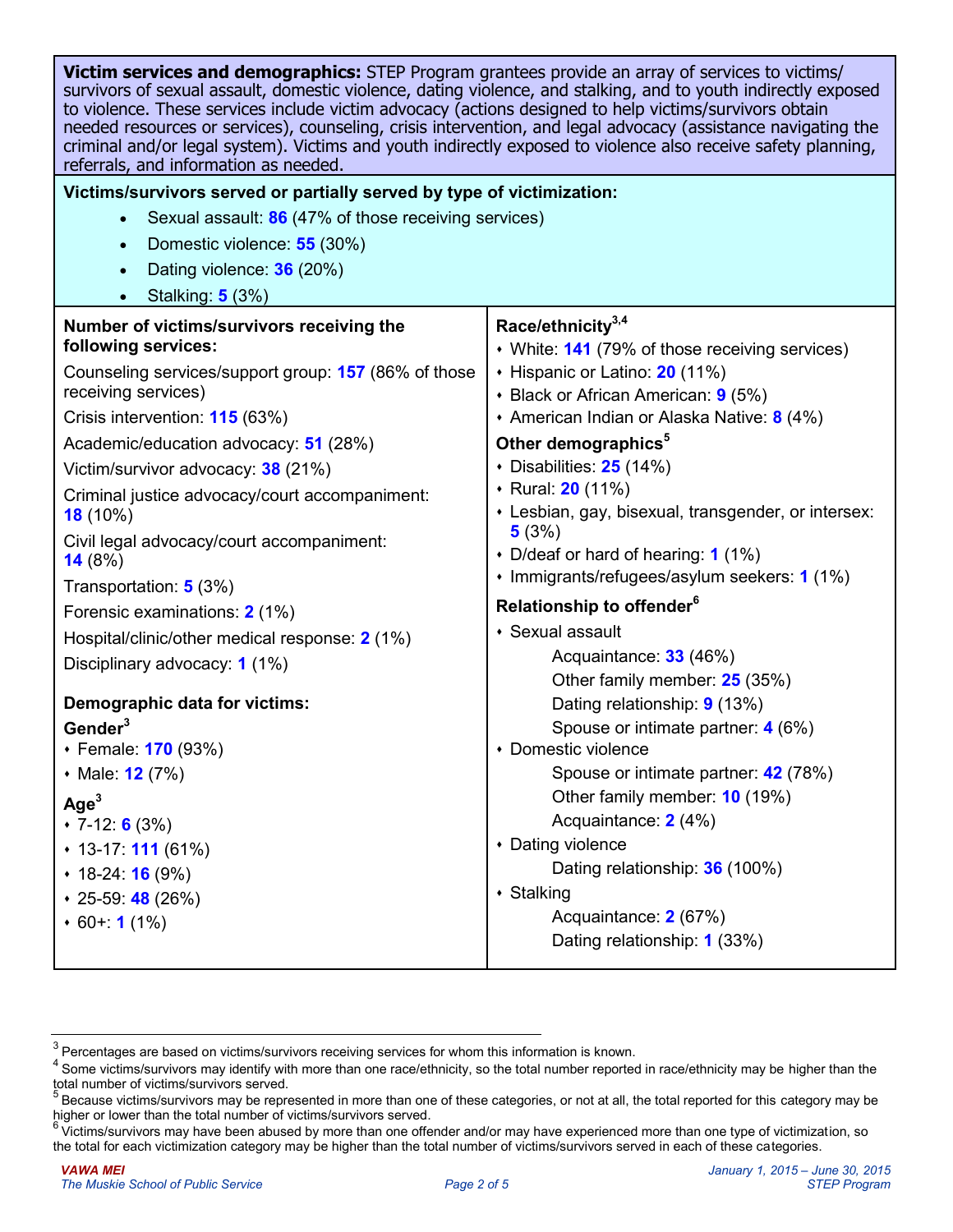| <b>Youth Indirectly Exposed to Violence:</b><br>• Served: $8(100\% \text{ of those seeking services})$                                                                                                                                                                                |                                                                                                                                                                                                                                              |  |  |  |  |  |  |
|---------------------------------------------------------------------------------------------------------------------------------------------------------------------------------------------------------------------------------------------------------------------------------------|----------------------------------------------------------------------------------------------------------------------------------------------------------------------------------------------------------------------------------------------|--|--|--|--|--|--|
| Number of youth indirectly exposed to violence<br>receiving the following services:<br>Counseling services/support group: 8 (100% of<br>those receiving services)<br>Crisis intervention: <b>7</b> (88%)<br>Academic/education advocacy: 2 (25%)<br>Victim/survivor advocacy: 1 (13%) | Age <sup>7</sup><br>$\cdot$ 13-17: 5 (63% of those receiving services)<br>$\cdot$ 18-24: <b>3</b> (38%)<br>Race/ethnicity <sup>7,8</sup><br>• White: 6 (75%)<br>• American Indian or Alaska Native: 1 (13%)<br>• Hispanic or Latino: 1 (13%) |  |  |  |  |  |  |
| Demographic data for youth indirectly exposed to<br>violence:<br>Gender $7$<br>• Female: 8 (100%)                                                                                                                                                                                     | Other demographics <sup>9</sup><br>• Disabilities: $2(25%)$                                                                                                                                                                                  |  |  |  |  |  |  |

**Staff:** STEP Program staff provide victim services, training, and prevention education to increase victim safety and offender accountability.

Number of grantees using funds for staff: **7** (100% of all grantees reporting)

| Total number of full time equivalent staff funded <sup>10</sup> | 15 |
|-----------------------------------------------------------------|----|
| Victim advocate (33% of all funded staff)                       | 5  |
| Program coordinator (27%)                                       | 4  |
| Administrator (13%)                                             | 2  |
| Trainer/educator (13%)                                          | 2  |
| Counselor (7%)                                                  |    |
| Support staff (7%)                                              |    |

 $\frac{7}{2}$  Percentages are based on youth indirectly exposed receiving services for whom this information is known.

<sup>&</sup>lt;sup>8</sup> Some youth indirectly exposed to violence may identify with more than one race/ethnicity, so the total number reported in race/ethnicity may be higher than the total number of youth indirectly exposed to violence served.<br><sup>9</sup> Because youth indirectly exposed may be represented in more than one of these categories, or not at all, the total reported for this cate

may be higher or lower than the total number of youth indirectly exposed that were served.

<sup>&</sup>lt;sup>10</sup> Categories are rounded to the nearest whole number and only categories with at least one FTE after rounding are included.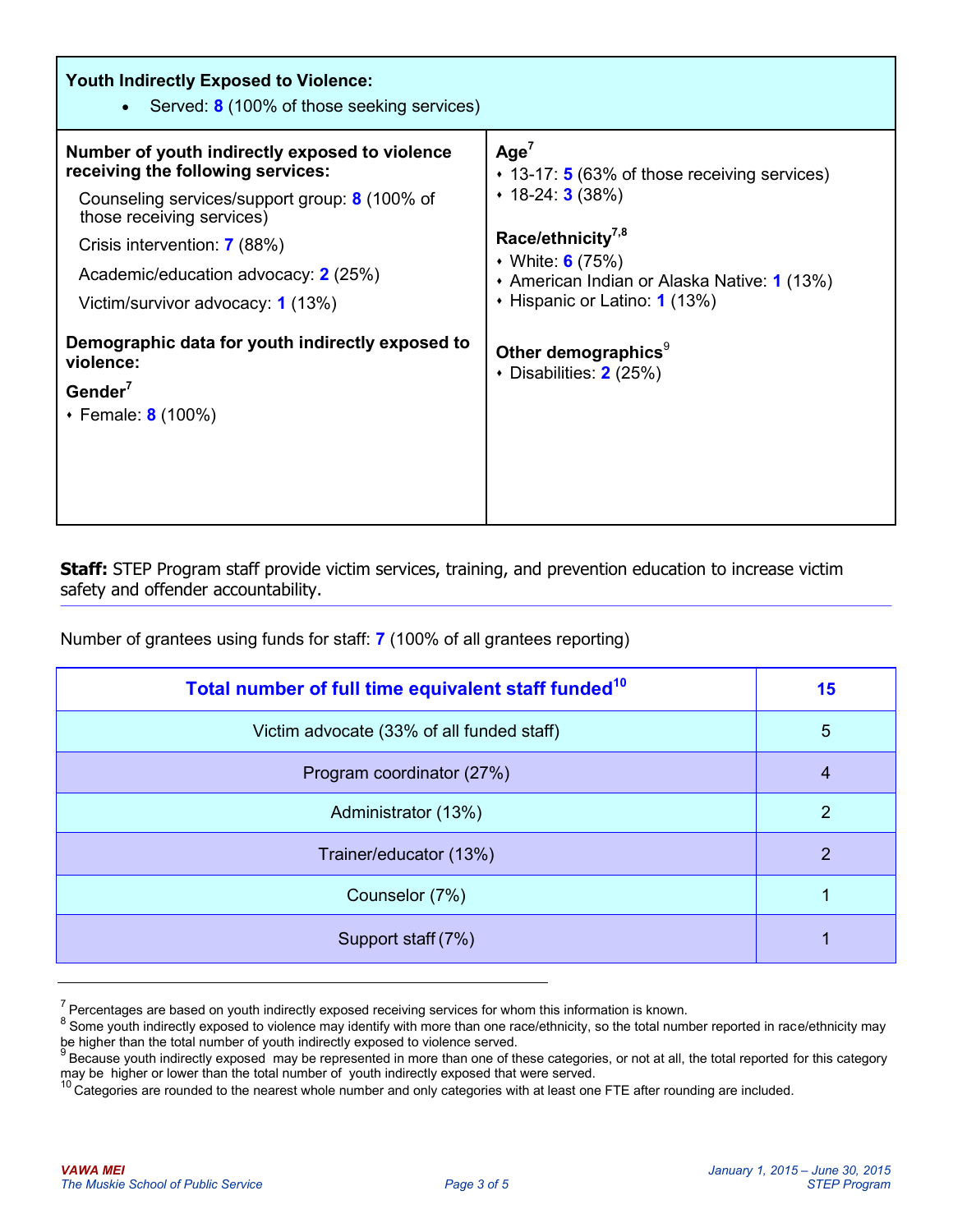**Training:** STEP Program grantees train professionals to improve the response to victims/survivors of sexual assault, domestic violence, dating violence, and stalking; to improve the response to youth indirectly exposed to violence; and to increase offender accountability.

Number of grantees using funds for training: **6** (86% of all grantees reporting) Total number of people trained: **1,431** Number of training events: **21**



| Topics on which grantees most frequently provided training                                      |                                                    |                                                     |                                                    |  |  |  |
|-------------------------------------------------------------------------------------------------|----------------------------------------------------|-----------------------------------------------------|----------------------------------------------------|--|--|--|
| <b>Training topic</b>                                                                           | Number of<br>grantees<br>training on<br>this topic | <b>Training topic</b>                               | Number of<br>grantees<br>training on<br>this topic |  |  |  |
| Victim disclosure of sexual assault,<br>domestic violence, dating violence, and/<br>or stalking | 5                                                  | Dating violence overview, dynamics, and<br>services | 4                                                  |  |  |  |
| Age-appropriate response and<br><i>intervention</i>                                             | $\overline{4}$                                     | School response policy and procedures               | 4                                                  |  |  |  |
| <b>Bystander intervention</b>                                                                   | $\overline{4}$                                     | Sexual assault overview, dynamics, and<br>services  | 4                                                  |  |  |  |
| Confidentiality                                                                                 | $\overline{4}$                                     | Stalking overview, dynamics, and<br>services        | 4                                                  |  |  |  |